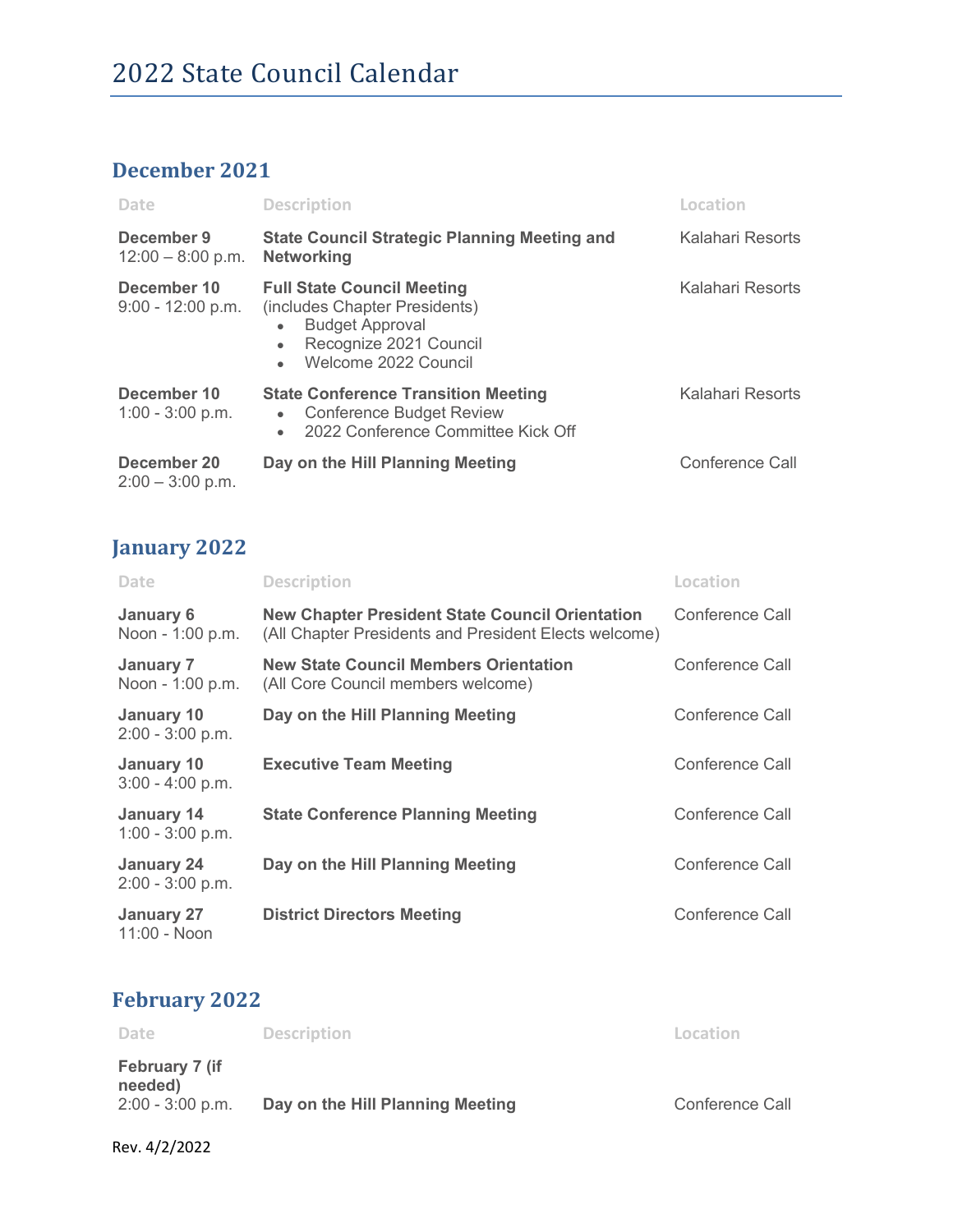| <b>February 9</b><br>$2:00 - 4:30$ p.m.           | <b>Full State Council Meeting</b><br>(includes Chapter Presidents)                                                          | In Person<br>Park Hotel - Madison               |
|---------------------------------------------------|-----------------------------------------------------------------------------------------------------------------------------|-------------------------------------------------|
| <b>February 9</b><br>$5:00 - 7:00$ pm             | Day on The Hill Networking                                                                                                  | In Person Event<br>Top of the Park -<br>Madison |
| <b>February 10</b><br>$7:30$ a.m. $-1:00$<br>p.m. | Day on The Hill                                                                                                             | In Person Event<br>Park Hotel - Madison         |
| <b>February 11</b><br>$1:00 - 3:00$ p.m.          | <b>State Conference Planning Meeting</b>                                                                                    | Conference Call                                 |
| <b>February 14</b><br>$3:00 - 4:00$ p.m.          | <b>Executive Team Meeting</b>                                                                                               | Conference Call                                 |
| February 17-19                                    | <b>SHRM Regional Council Business Meeting (RCBM)</b><br>State Director, State Director Elect, Membership<br><b>Director</b> |                                                 |
| <b>February 17</b><br>$3:00 - 4:00$ p.m.          | <b>State Leadership Conference Planning Meeting</b>                                                                         | Conference Call                                 |
| <b>February 24</b><br>11:00 - Noon                | <b>District Directors Meeting</b>                                                                                           | Conference Call                                 |

#### **March 2022**

| <b>Date</b>                    | <b>Description</b>                                  | Location         |
|--------------------------------|-----------------------------------------------------|------------------|
| <b>TBD</b>                     | <b>WI SHRM Student HR Conference &amp; Games</b>    | In Person Event? |
| March 11<br>$1:00 - 3:00$ p.m. | <b>State Conference Planning Meeting</b>            | Conference Call  |
| March 14<br>$3:00 - 4:00$ p.m. | <b>Executive Team Meeting</b>                       | Conference Call  |
| March 17<br>$3:00 - 4:00$ p.m. | <b>State Leadership Conference Planning Meeting</b> | Conference Call  |
| March 24<br>11:00 - Noon       | <b>District Directors Meeting</b>                   | Conference Call  |

## **April 2022**

| Date                                  | <b>Description</b>                                           | Location        |
|---------------------------------------|--------------------------------------------------------------|-----------------|
| <b>April 11</b><br>$3:00 - 4:00$ p.m. | <b>Executive Team Meeting</b>                                | Conference Call |
| April 14<br>$3:00 - 4:30$ p.m.        | <b>Core Council Meeting</b><br>(Chapter Presidents optional) | Conference Call |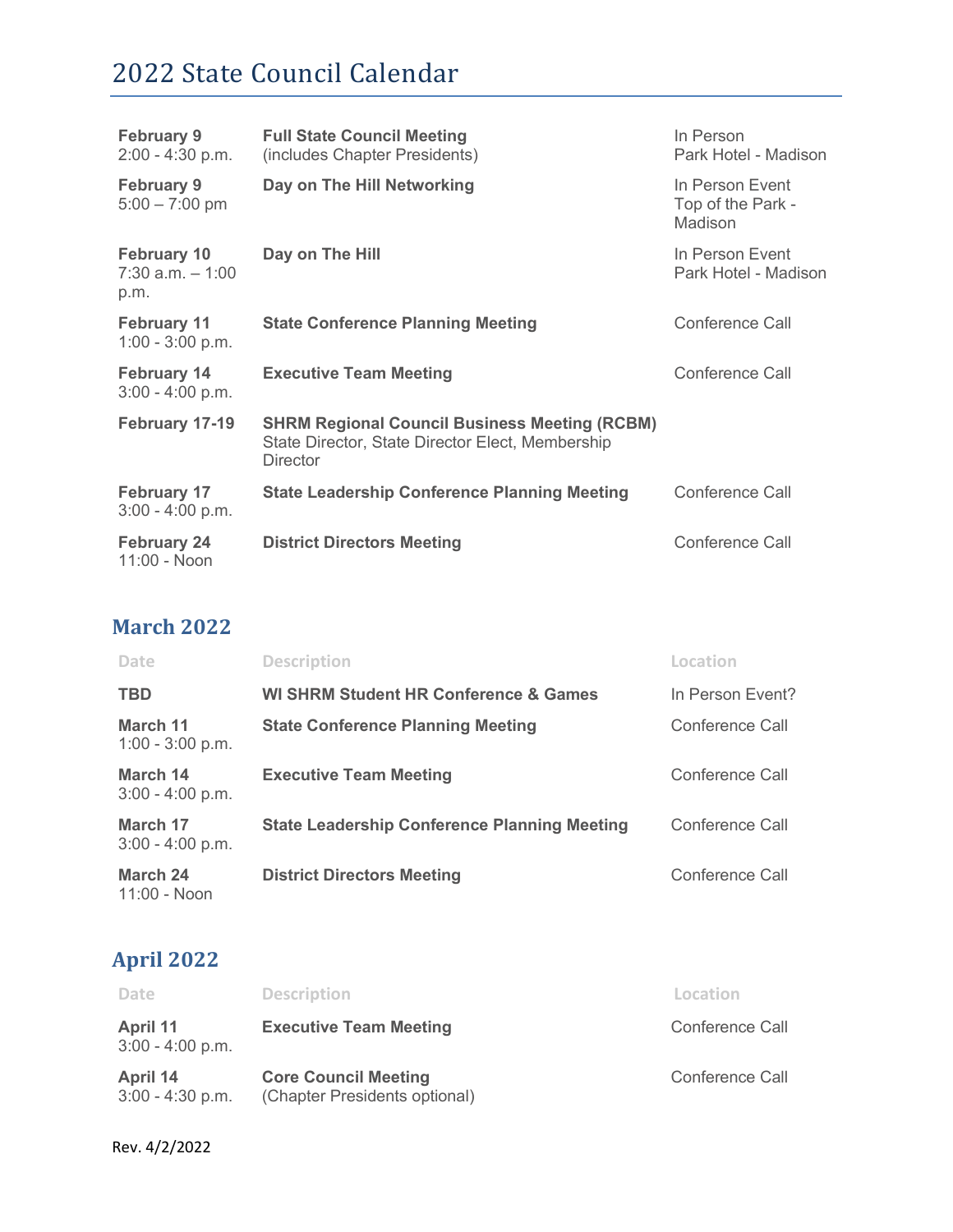| <b>April 21</b><br>$3:00 - 4:00$ p.m. | <b>State Leadership Conference Planning Meeting</b> | Conference Call       |
|---------------------------------------|-----------------------------------------------------|-----------------------|
| <b>April 22</b><br>$1:00 - 3:00$ p.m. | <b>State Conference Planning Meeting</b>            | In Person at Kalahari |
| April 28<br>11:00 - Noon              | <b>District Directors Meeting</b>                   | Conference Call       |

## **May 2022**

| <b>Date</b>                                   | <b>Description</b>                                  | Location                                                      |
|-----------------------------------------------|-----------------------------------------------------|---------------------------------------------------------------|
| May                                           | <b>District Director Meetings with Chapters</b>     | TBD - 5 different<br>locations across the<br>state or virtual |
| May 6<br>$1:00 - 3:00$ p.m.                   | <b>State Conference Planning Meeting</b>            | Conference Call                                               |
| May 9<br>$3:00 - 4:00$ p.m.                   | <b>Executive Team Meeting</b>                       | Conference Call                                               |
| <b>May 19</b><br>$10:00$ a.m. $-2:00$<br>p.m. | <b>State Leadership Conference Planning Meeting</b> | In Person<br>Radisson Hotel,<br>La Crosse, WI                 |
| <b>May 26</b><br>11:00 - Noon                 | <b>District Directors Meeting</b>                   | Conference Call                                               |

### **June 2022**

| Date                          | <b>Description</b>                                                                                          | Location        |
|-------------------------------|-------------------------------------------------------------------------------------------------------------|-----------------|
| June 1                        | <b>2023 State Council Nominations (OPEN)</b><br><b>2024 State Conference Co-Chair Nominations</b><br>(OPEN) |                 |
| June 6<br>$3:00 - 4:00$ p.m.  | <b>Executive Team Meeting</b>                                                                               | Conference Call |
| June 10<br>$1:00 - 3:00$ p.m. | <b>State Conference Planning Meeting</b>                                                                    | Conference Call |
| <b>June 12-15</b>             | <b>SHRM22 Annual Conference (RCBM Meeting</b><br>@SHRM22 by invitation only)                                | New Orleans, LA |
| June 23<br>11:00 - Noon       | <b>District Directors Meeting</b>                                                                           | Conference Call |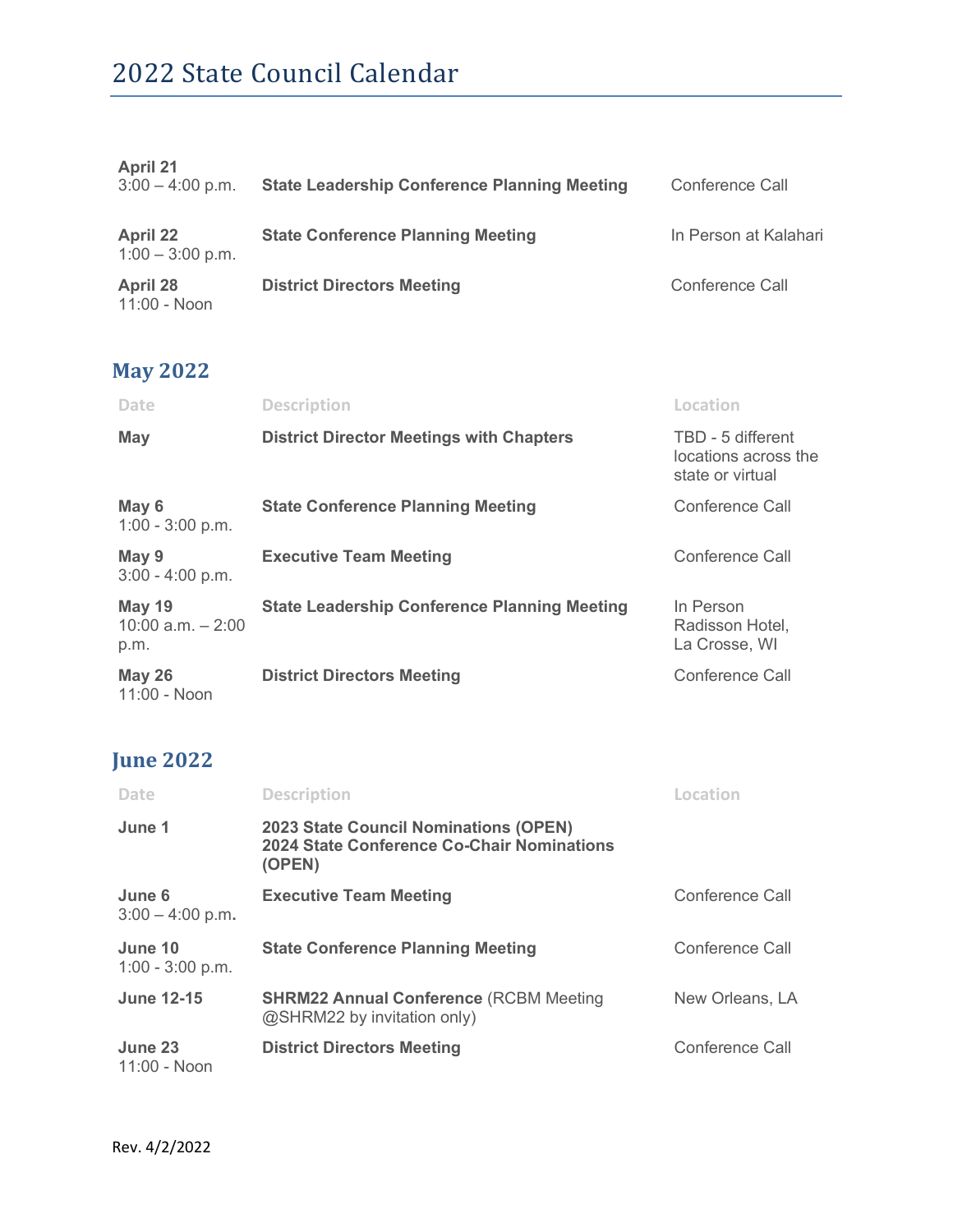| June 23            | <b>State Leadership Conference Planning Meeting</b> | Conference Call |
|--------------------|-----------------------------------------------------|-----------------|
| $3:00 - 4:00$ p.m. |                                                     |                 |

## **July 2022**

| <b>Date</b>                   | <b>Description</b>                                  | Location        |
|-------------------------------|-----------------------------------------------------|-----------------|
| July 11<br>$3:00 - 4:00$ p.m. | <b>Executive Team Meeting</b>                       | Conference Call |
| July 14<br>$3:00 - 4:00$ p.m. | <b>State Leadership Conference Planning Meeting</b> | Conference Call |
| July 15<br>Noon - 1:00 p.m.   | <b>New Chapter President Orientation</b>            | Conference Call |
| July 15<br>$1:00 - 3:00$ p.m. | <b>State Conference Planning Meeting</b>            | Conference Call |
| July 21<br>$3:00 - 4:00$ p.m. | <b>State Leadership Conference Planning Meeting</b> | Conference Call |
| July 28<br>11:00 - Noon       | <b>District Directors Meeting</b>                   | Conference Call |

## **August 2022**

| Date                                   | <b>Description</b>                                                 | Location                        |
|----------------------------------------|--------------------------------------------------------------------|---------------------------------|
| <b>August 1</b>                        | 2023 State Conference Committee Nominations -<br><b>OPEN</b>       |                                 |
| <b>August 4</b><br>$9:00 - 11:30$ a.m. | <b>Full State Council Meeting</b><br>(includes Chapter Presidents) | Radisson Hotel<br>La Crosse, WI |
| <b>August 4-5</b>                      | <b>State Leadership Conference</b>                                 | Radisson Hotel<br>La Crosse, WI |
| <b>August 12</b><br>$1:00 - 3:00$ p.m. | <b>State Conference Planning Meeting</b>                           | Conference Call                 |
| <b>August 15</b><br>$3:00 - 4:00$ p.m. | <b>Executive Team Meeting</b>                                      | Conference Call                 |
| <b>August 25</b><br>11:00 - Noon       | <b>District Directors Meeting</b>                                  | Conference Call                 |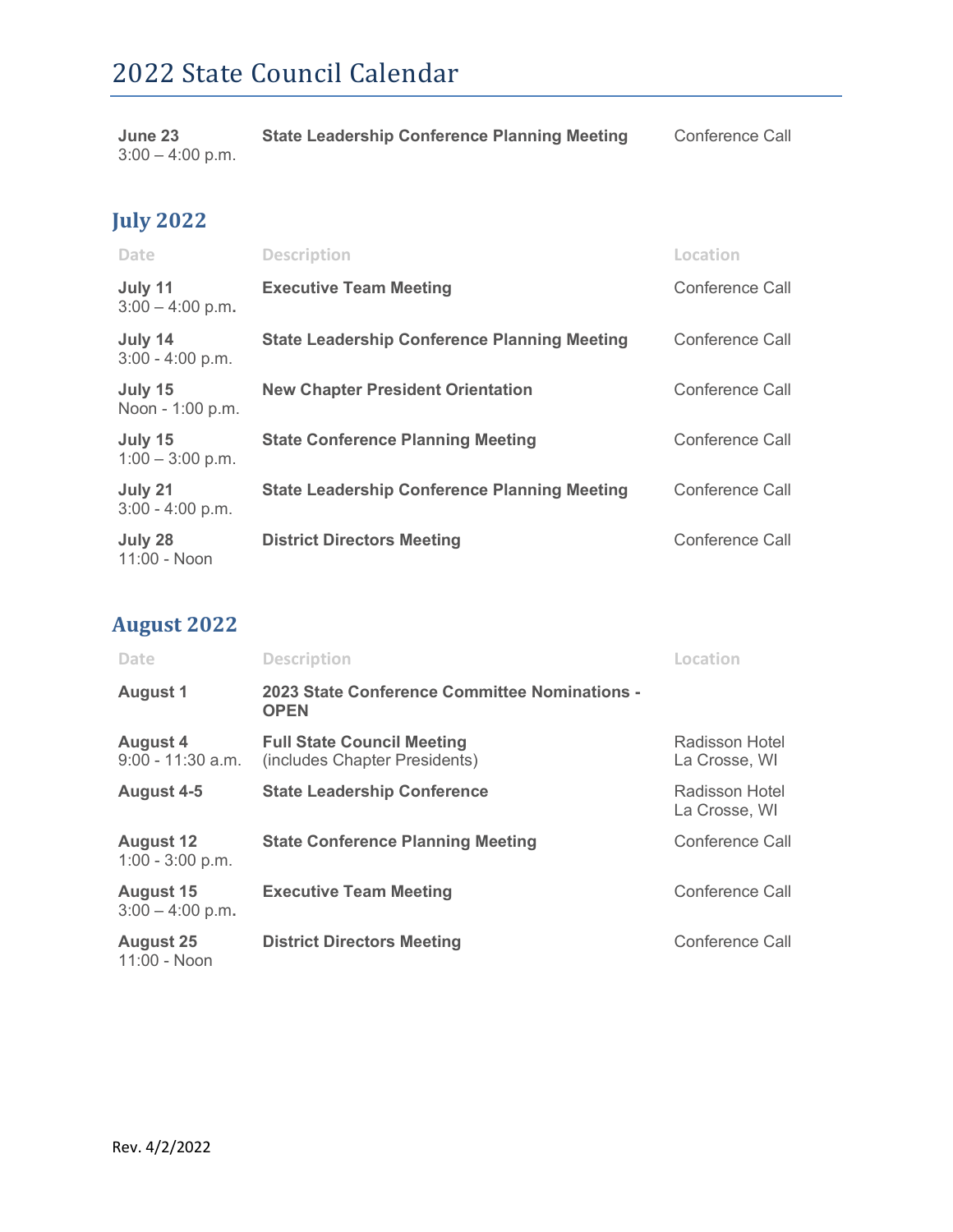## **September 2022**

| Date                                      | <b>Description</b>                         | Location                                     |
|-------------------------------------------|--------------------------------------------|----------------------------------------------|
| <b>September 1</b>                        | <b>2022 Pinnacle Award Application Due</b> |                                              |
| <b>September 9</b><br>$1:00 - 3:00$ p.m.  | <b>State Conference Planning Meeting</b>   | In person at Kalahari<br>Wisconsin Dells, WI |
| <b>September 12</b><br>$3:00 - 4:00$ p.m. | <b>Executive Team Meeting</b>              | Conference Call                              |
| <b>September 22</b><br>11:00 - Noon       | <b>District Directors Meeting</b>          | Conference Call                              |
| September 30<br>$1:00 - 3:00$ p.m.        | <b>State Conference Planning Meeting</b>   | Conference Call                              |

#### **October 2022**

| Date                              | <b>Description</b>                                                                                             | Location                                |
|-----------------------------------|----------------------------------------------------------------------------------------------------------------|-----------------------------------------|
| October 3<br>$3:00 - 400$ p.m.    | <b>Executive Team Meeting</b>                                                                                  | Conference Call                         |
| October 12<br>$9:00 - 11:30$ a.m. | <b>Full State Council Meeting</b><br>(includes Chapter Presidents)<br>Lunch included and Volunteer "Thank You" | Kalahari Resorts<br>Wisconsin Dells, WI |
| October 12-14                     | <b>State Conference</b>                                                                                        | Kalahari Resorts<br>Wisconsin Dells, WI |
| October 24<br>$2:00 - 3:00$ p.m.  | Day on the Hill Planning Meeting                                                                               | Conference Call                         |
| October 27<br>11:00 - Noon        | <b>District Directors Meeting</b>                                                                              | Conference Call                         |

#### **November 2022**

| Date                              | <b>Description</b>               | Location        |
|-----------------------------------|----------------------------------|-----------------|
| November 7<br>$3:00 - 4:00$ p.m.  | <b>Executive Team Meeting</b>    | Conference Call |
| November 14<br>$2:00 - 3:00$ p.m. | Day on the Hill Planning Meeting | Conference Call |